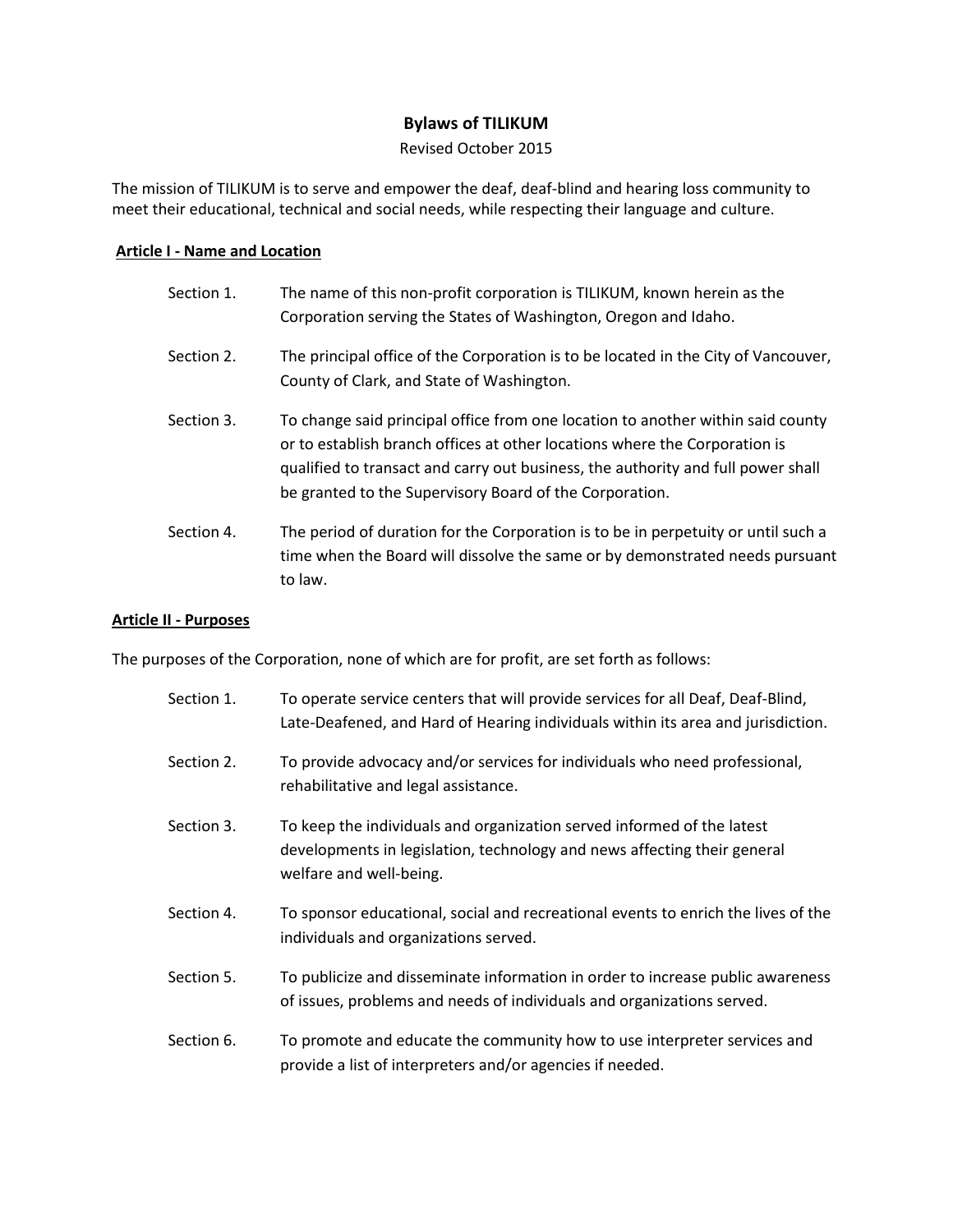Section 7. To encourage and, if possible, implement research and collect data that will contribute to the overall benefit of the community we serve. The data shall be used to advocate for and within the community we serve.

# **Article III – Meetings**

- Section 1. An annual general meeting will be held.
- Section 2. Board meetings will generally be held on regular basis.
- Section 3. Special meetings of the Board may be called by the President or the Supervisory Board members from time to time or **w**henever deemed necessary. Written notice of the time and location of each special meeting will be given to the Supervisory Board at an ample time prior to the time of the meeting.

# **Article IV - Administration**

- Section 1. The administrative authority of the Corporation will be vested in its Supervisory Board to manage its business transactions and affairs and to exercise all the powers subject to restrictions imposed by law and by the Articles of Incorporation and Bylaws.
- Section 2. The Supervisory Board will consist of seven (7) members, elected at the annual meeting for a term of four (4) years, staggered in such a way that all Directors will not be subject to election at the same time.
	- Section 2a. There will be eight (8) stakeholders elected for a term of four (4) years, staggered in such a way that all Stakeholders will not be subject to election at the same time.
- Section 3. Any Board Member and/or employee of TILIKUM who was removed or terminated cannot be elected to the Supervisory Board until after two years from the date of the removal or termination.
- Section 4. The Executive Officers will be composed of a President, a Vice-President, a Secretary and a Treasurer. The Executive Officers will be elected at the last Board meeting of the year. The Executive Officers shall serve a term of four years and may be subject to re-election upon expiration of the term. The President and the Vice-President of the Supervisory Board must be either deaf, late-deafened or hard-of-hearing.
	- Section 4a. If there is no quorum at any Board meeting, then the Executive Officers are empowered to make decisions for the corporation on behalf of the Supervisory Board regarding the administrative authority of the corporation, business transactions and affairs (including the Corporate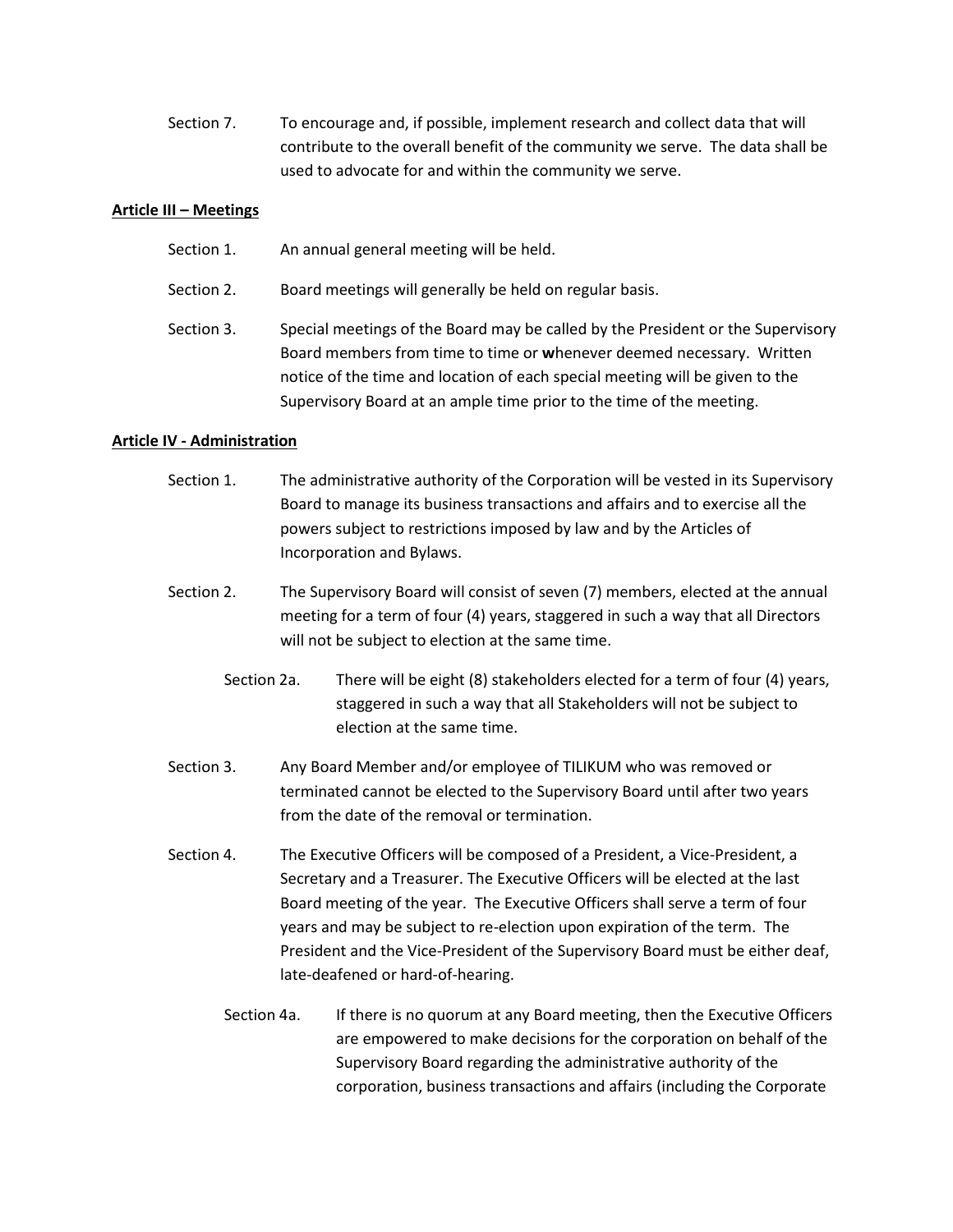budget, personnel policies) and to exercise all powers subject to restrictions imposed by law and by the Articles of Incorporation and Bylaws. However, all decisions by the Executive Officers must be approved by the majority of the Supervisory Board by communication medium as soon as possible where a printed record of the communication is made and submitted to the President of the Board.

- Section 5. The outgoing and newly elected Supervisory Board members are expected to attend the last Board meeting of the year for transition purposes.
- Section 6. All Supervisory Board members are expected to attend all regular and special meetings. The Supervisory Board is encouraged to attend the general meeting.
- Section 7. All Supervisory Board members will be expected to attend all orientation sessions, retreat and/or training in order to become familiar, to be educated, and to review in regard to Board procedures, Board member responsibilities, and current and pending issues concerning the Corporation.
- Section 8. The President and Vice-President shall maintain essential files of Supervisory Board's business in a separate file cabinet at the facility.
- Section 9. The President and the Treasurer of the Board shall be responsible for endorsing and signing checks for the Corporation in the absence of the TILIKUM Executive Director.
- Section 10. The Supervisory Board will not be allowed to have members of an immediate family, blood relatives, spouses/partners, or in-laws serving on it. Any Supervisory Board who is related to the TILIKUM Executive Director shall not be allowed to serve on the board.
- Section 11. The fiscal year shall be January 1 to December 31.
- Section 12. The Supervisory Board will develop a yearly calendar.
- Section 13. **Attendance:** All Board Members are expected to attend all Board Meetings as scheduled and all emergency meetings.
	- Section 13a. **Absences:** Any member of the Supervisory Board who has been absent from the Board Meeting (unexcused or excused), please see the policy and guidelines.
	- Section 13b. **Vacancies:** Should a vacancy develop in a Supervisory Board position because of death, resignation, removal, disqualification or disability, the vacancy shall be filled by the nominee of the Supervisory Board for the remaining portion of the term as necessary.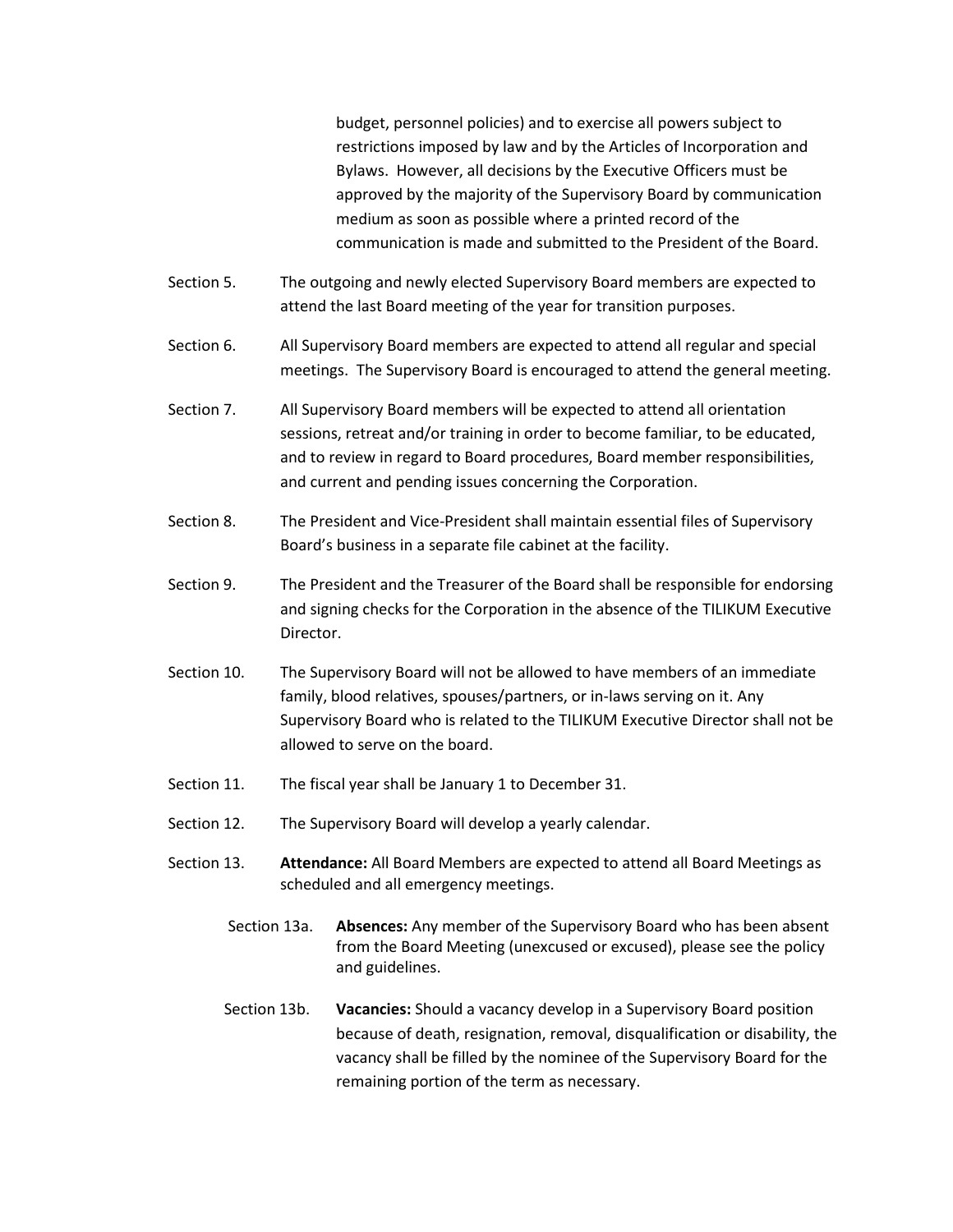Section 13c. **Removal:** Any board member may be removed by the Supervisory Board with cause in the discretion of the Board by a majority of the full Supervisory Board.

# **Article V - Powers of Supervisory Board**

The Supervisory Board will be vested with the following powers:

- Section 1. Make and change regulations consistent with these Bylaws for the management of the Corporation's business and affairs.
- Section 2. Approve budgets and any other major change affecting operations of the Corporation.
- Section 3. Appoint, remove or suspend the TILIKUM Executive Director as necessary and determine his/her duties, and fix, from time to time, his/her salary and remuneration. (Please refer to Employees Handbook).
- Section 4. Authorize purchase or lease of any property by the Corporation and, if necessary, raise or borrow funds to effectuate the same.
- Section 5. Determine and transact any other business as may be necessary to ensure smooth operation of the Corporation and shall receive no compensation for their service as Supervisory Board, but may receive reimbursement for reasonable expenditures incurred on behalf of the Corporation.
- Section 6. Supervisory Board shall disclose to the Board any financial interest which the Director directly or indirectly has in any person or entity which is a party to a transaction under consideration by the Board. The interested Board of Director member shall abstain from discussion and voting on the transaction.

# **Article VI - Duties of Executive Board**

- Section 1. *President.* The President will have the following responsibilities:
	- A. Preside at all meetings of the Supervisory Board.
	- B. Preside over the Executive Officers.
	- C. Appoint and/or assign ad hoc committees and committee persons.
	- D. Share responsibilities with Vice-President to maintain and communicate with all committees. President and/or Executive Officers shall have the final say in any decisions.
	- E. Shall call any emergency or special meetings as necessary.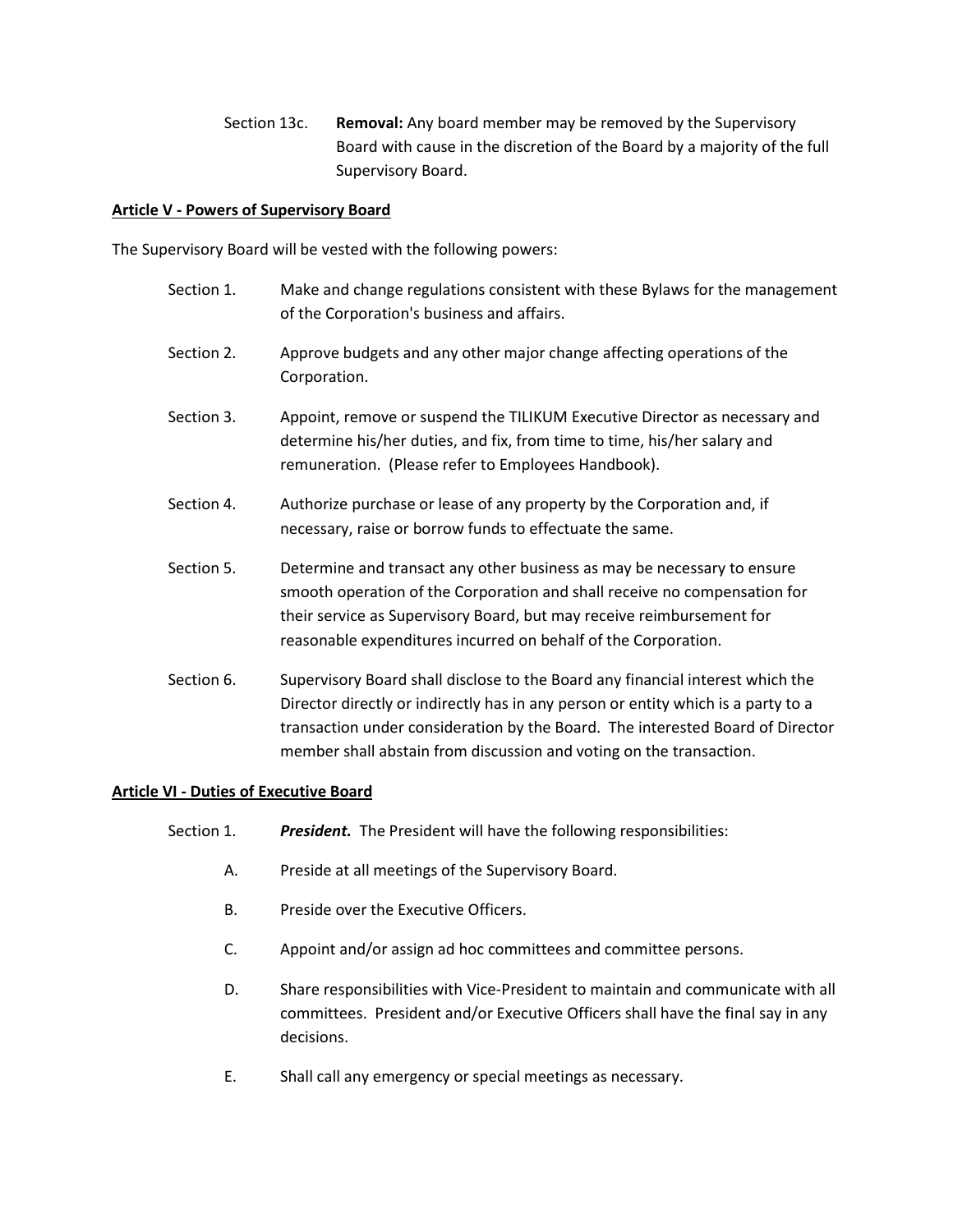- F. Perform such other duties as may be prescribed by the Supervisory Board from time to time.
- Section 2. *Vice-President.* The Vice-President will do the following:
	- A. Preside at all meetings and perform the duties of the President in the event of the President's absence, resignation, disability, removal or death.
	- B. Preside as an ex-officio officer on all committees, maintain communication with the committee Presidents, and report to the President.
	- C. Perform such other duties as may be prescribed by the President or the Supervisory Board from time to time.
- Section 3. *Secretary.* The Secretary will do the following:
	- A. Keep all records of the proceedings of the Supervisory Board. The record of the proceedings will include all regular, special, annual meetings in person and/or media.
	- B. Will maintain any correspondence in relation to TILIKUM business as necessary.
	- C. Will maintain database tracking system.
	- D. See that all notices are given in accordance with the bylaws.
	- E. Keep a current roster of the Directors (including their addresses, phone numbers and date of election/termination).
	- F. Will maintain the file cabinet and ensure that the records are properly organized and filed.
	- G. Perform all duties corresponding to the office and such other duties as may be prescribed by the Supervisory Board.
- Section 4. *Treasurer.* The Treasurer will do the following:
	- A. Shall have the care and custody of and be responsible for all funds and investments of the Corporation and shall maintain regular books of accounts of any kind.
	- B. Shall bring the books of accounts of any kind to the Supervisory Board. Also shall bring to the general meeting to allow the public to review but books must stay in the front of Treasurer.
	- C. Oversee a full set of accounts showing every detail of business and affairs of the Supervisory Board.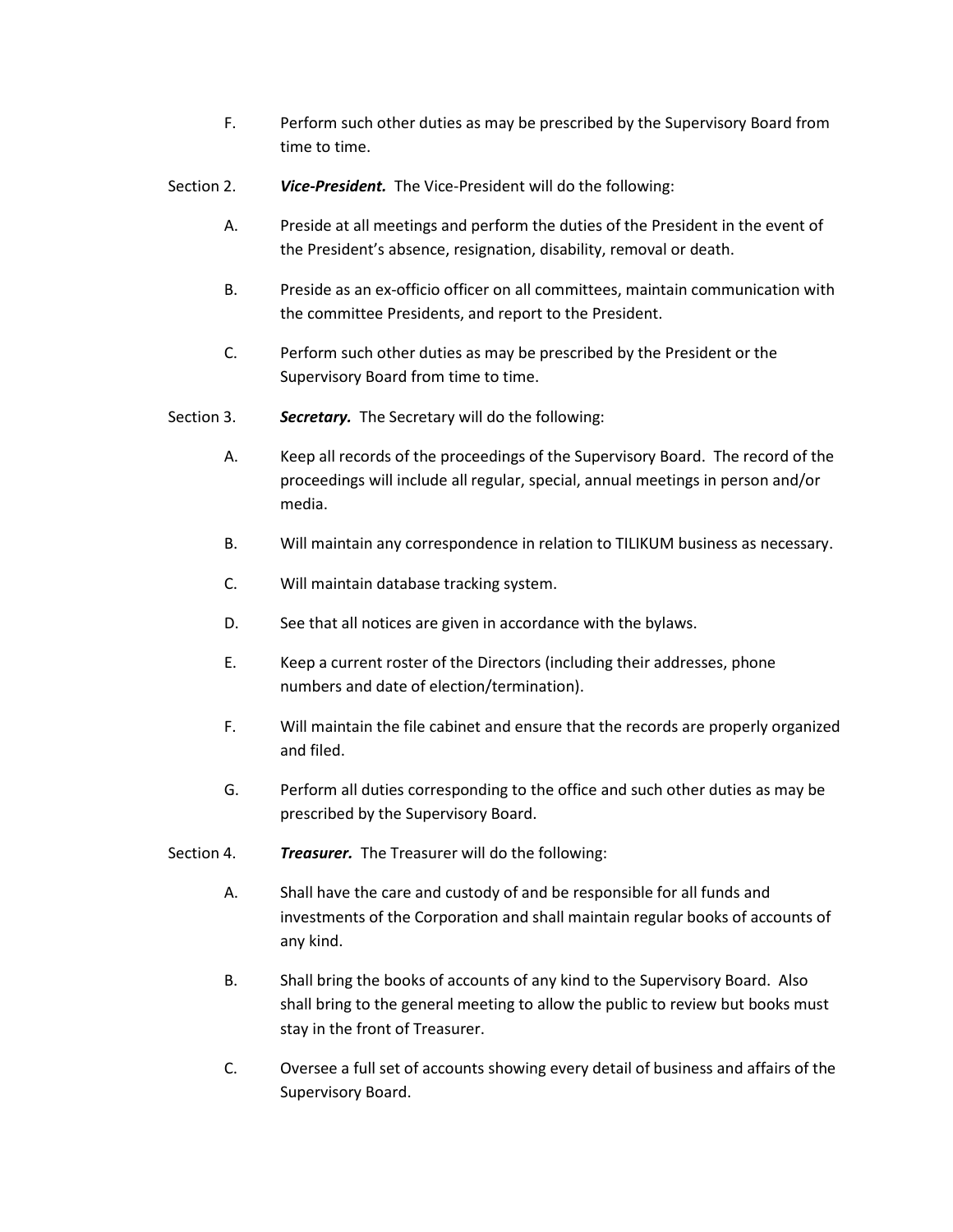- D. Required to develop an annual budget plan at least three months before the fiscal year with the Supervisory Board for TILIKUM's organization.
- E. Required to present a financial statement to the Supervisory Board at all regular meetings and an annual report at the annual meeting; for purpose of record keeping.
- F. Have all accounts independently audited on a regular basis and at the close of each fiscal year.
- G. Be *bonded* for the performance of his/her respective duties in such sums and such sureties as determined by the Supervisory Board, the cost thereof to be paid by the Corporation.
- H. Perform all duties relating to the office and such other duties as may be prescribed by the Supervisory Board.

# **Article VII – Duties of Stakeholders**

- Section 1. Overview the Supervisory Board's accountability.
- Section 2. **Nominating.** Recruit and nominate potential Supervisory Board members as needed. An effort will be made to recruit and nominate members from each of the counties served.
- Section 3. **Strategic Plan.** Develop the Strategic Plan (See the Strategy Committee Guideline).
- Section 4. **Fundraising**. Develop ideas for Fundraising.

### **Article VII - TILIKUM Executive Director**

- Section 1. *Appointment.* A qualified Executive Director will be appointed by the Supervisory Board and serve on the Board in an ex-officio capacity for the duration of his/her position.
- Section 2. *Duties.* The Executive Director will be responsible for the administration and operation of the office of the Corporation, programs, plans, philosophy, policies, annual budget, database tracking, and all duties assigned and authorized by the Supervisory Board.
	- 2a. The Executive Director will be responsible for the hiring, firing, evaluation, and pay raise of the employees. The Executive Director will make recommendations to the Supervisory Board to be approved before any action can be done.
	- 2b. The Executive Director and the employees will follow all of the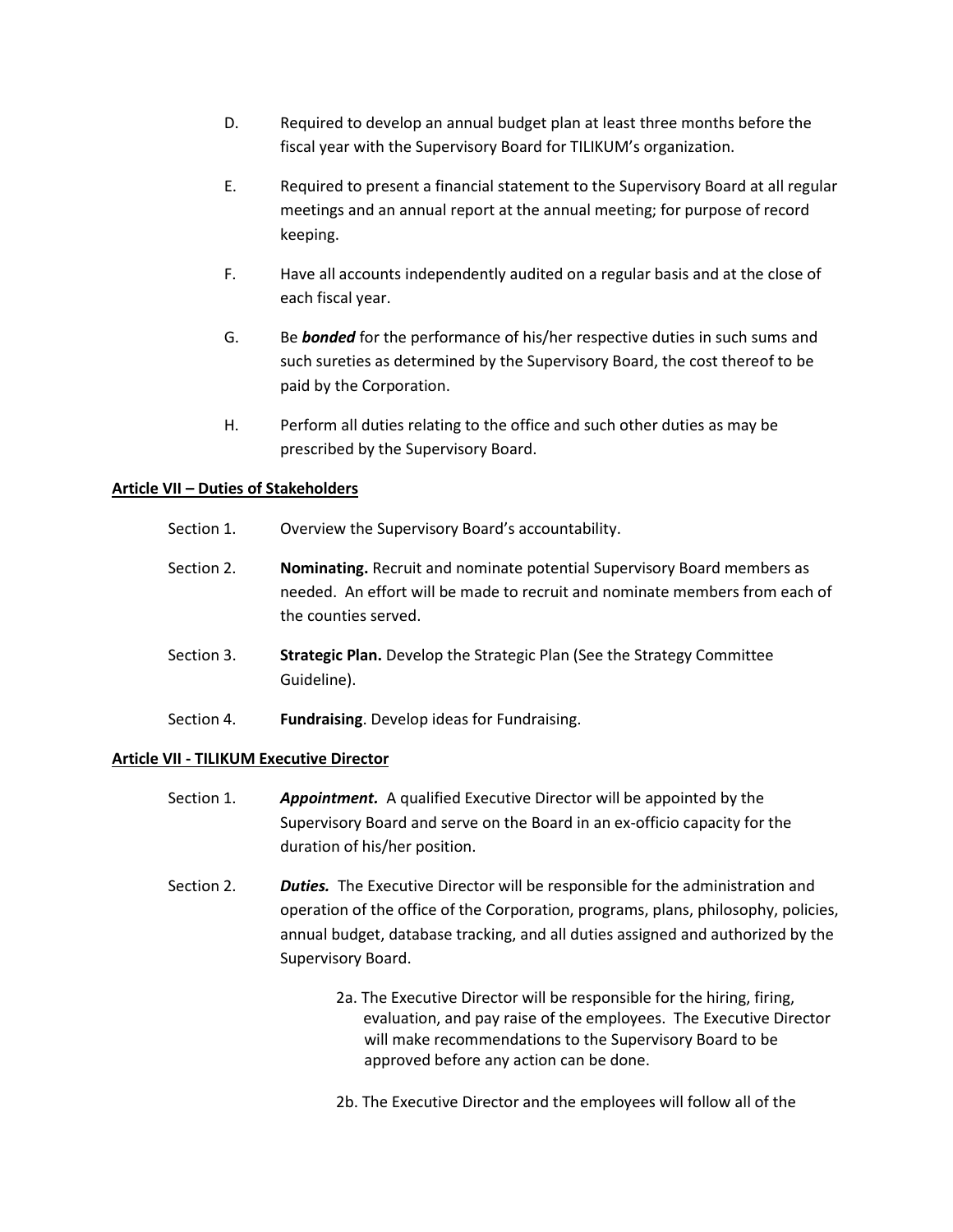TILIKUM's Bylaws, Employees Handbook, policies, guidelines and etc.

- Section 3. *Emergencies.* The Executive Director may respond to and act in any emergency situations and report to the Supervisory Board the nature of the emergency.
- Section 4. *Evaluation.* The Executive Director is subject to review and evaluation before the Supervisory Board at least once a year.

# **Article VIII - Quorum and Voting**

- Section 1. *Quorum.* A majority of the Supervisory Board in attendance at any Board meeting shall constitute a quorum for all purposes. A quorum shall be established by the majority rule (fifty percent plus one). Supervisory Board may attend via conference call or video conference if such facilities are available. Meetings may be held via conference call.
- Section 2. *Voting.* Each Supervisory Board member shall have one vote each, in case of a tie, the President shall vote to break the tie when necessary.

2a. Stakeholders shall have one vote each at the general meeting.

Section 3. *Communication.* Video medium may be used to communicate, make motions, and to vote with the approval of the President. The secretary shall be responsible to distribute and maintain record of the communication, motions and votes by print and filed. Through media, all Supervisory Board members shall reply to the President and the Secretary.

# **Article IX - Committees**

The Supervisory Board will form and dissolve committees as it see fit. Ad Hoc committees shall be created by the Board for short term purposes when deemed necessary (Refer to Policy and Guidelines). All committees may close meetings if required by one subject matter.

- 1. All committee Presidents are required to maintain open communication and give a report or agenda of the committee's progress status to the President a week before the board meeting.
- 2. All recommendations of the committees must be approved by the Executive Board.

# **Article X - Communication Accommodation**

Section 1. Qualified interpreters and/or Real-Time Captioning shall be furnished at all meetings of the Supervisory Board whenever their services are needed.

# **Article XI – Facility**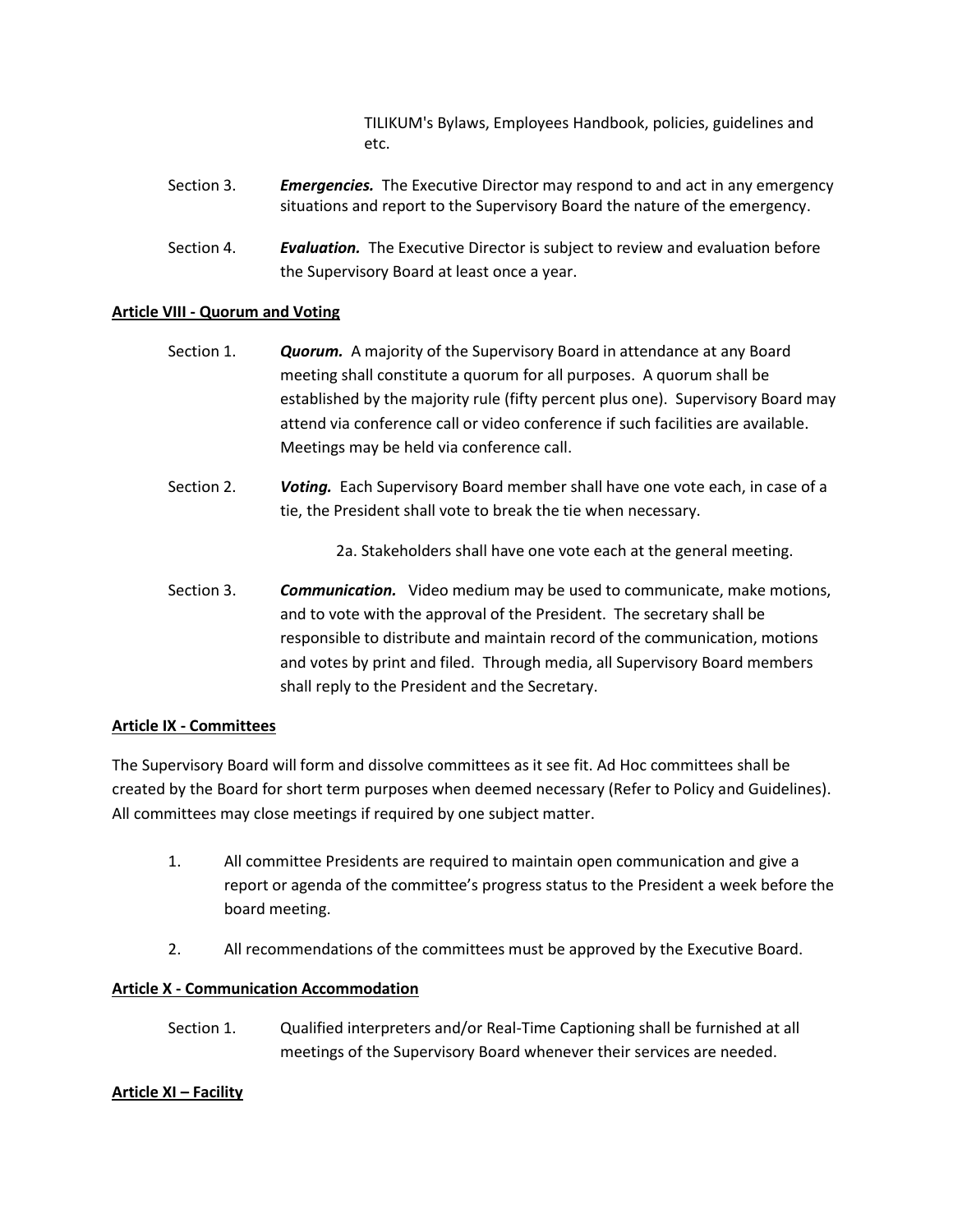- Section 1. Each of the Executive Board members (4) will have the master keys and full access to the building at any time.
	- Section 1a. The TILIKUM Supervisory Board shall maintain a current record of keys in Executive Board's file cabinet.
	- Section 1b. If the keys were lost, the individual shall be responsible for the cost to replace the locks and keys (Refer to Policy and Guidelines).
	- Section 1c. Any unauthorized duplication of the keys may be reason for dismissal from the Board.
- Section 2. In case of emergency, the Supervisory Board must be notified immediately of the circumstances.
	- Section 2a. The process for emergency situations by anyone who is in charge of the facility at the time shall be in compliance of the policy and guidelines.

# **Article XII - Indemnification and Liability**

- Section 1. The Corporation agrees to defend, indemnify and hold the Supervisory Board harmless for any liability they may incur in the performance of duty on behalf of the Corporation.
- Section 2. The Supervisory Board is covered by liability insurance as deemed necessary at the expense of the Corporation.
- Section 3. The Supervisory Board is further protected by 24.03,025 (4) (c) RCW.
- Section 4. The Corporation will ensure that its operation and property are in compliance with the regulations set forth by the Americans with Disabilities Act of 1990 (ADA).

### **Article XIII - Amendments**

Section 1. These Bylaws may be amended, repealed or supplemented by the Supervisory Board by a majority vote. Any motions to amended, repealed or supplemented the bylaws are required to be submitted to the board 30 days prior to the vote. All changes approved become effective immediately at the conclusion of the meeting unless otherwise noted.

### **Article XIV - Parliamentary Authority**

Section 1. Robert's Rules of Order, latest edition, will be the governing basis for conducting business in all meetings of the Corporation provided that they are not in conflict with the Articles of Incorporation and the Bylaws. (NOTE: "The Basics of